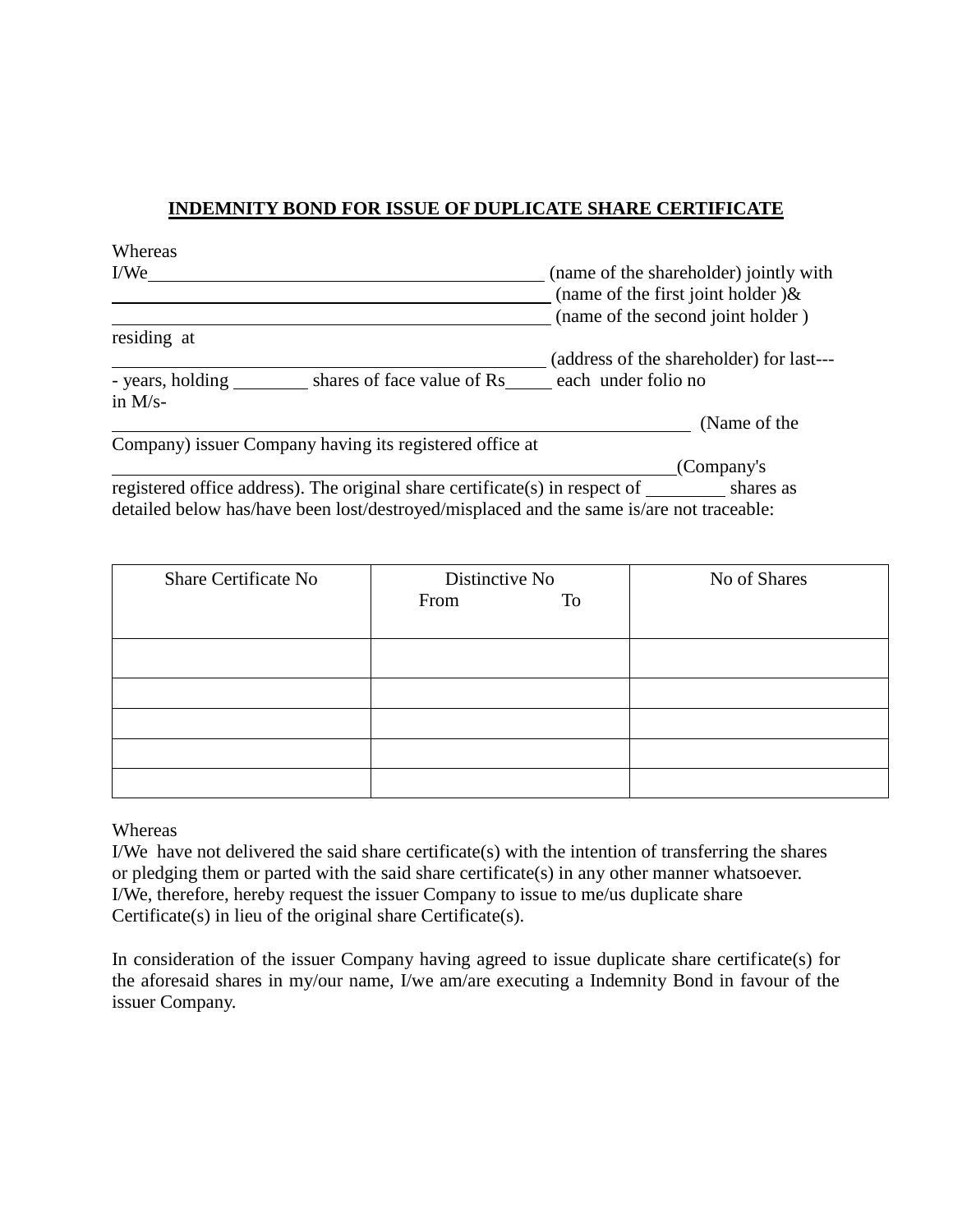Upon the issuer Company, having agreed to issue duplicate share certificates for the aforesaid shares, I/we the undersigned applicant(s) hereunder for myself/ourselves, my/our heirs, executors, administrators and assigns do hereby jointly and severally covenant with the issuer Company, its successors and assigns and agree and undertake at all times, save, defend and to indemnify and keep indemnified the issuer Company, its successors and assigns its estate and effects, and its directors, manager, secretary and shareholders and their heirs, executors and assigns from and again all actions, suits, proceedings, accounts, claims and demands, whatsoever for or on account of the said shares or dividends or any part thereof or otherwise in connection with the same, and from and against all losses,costs, claims, actions, demands, risks, charges, expenses, damages and losses arising in any manner whatsoever.

| Name(s) of shareholder(s)<br>shareholder(s) | Signature $(s)$ of            |
|---------------------------------------------|-------------------------------|
| 1.                                          |                               |
| 2.                                          |                               |
| 3.                                          |                               |
| In presence of :                            |                               |
| Name and address of Witnesses               | <b>Signature of Witnesses</b> |
|                                             |                               |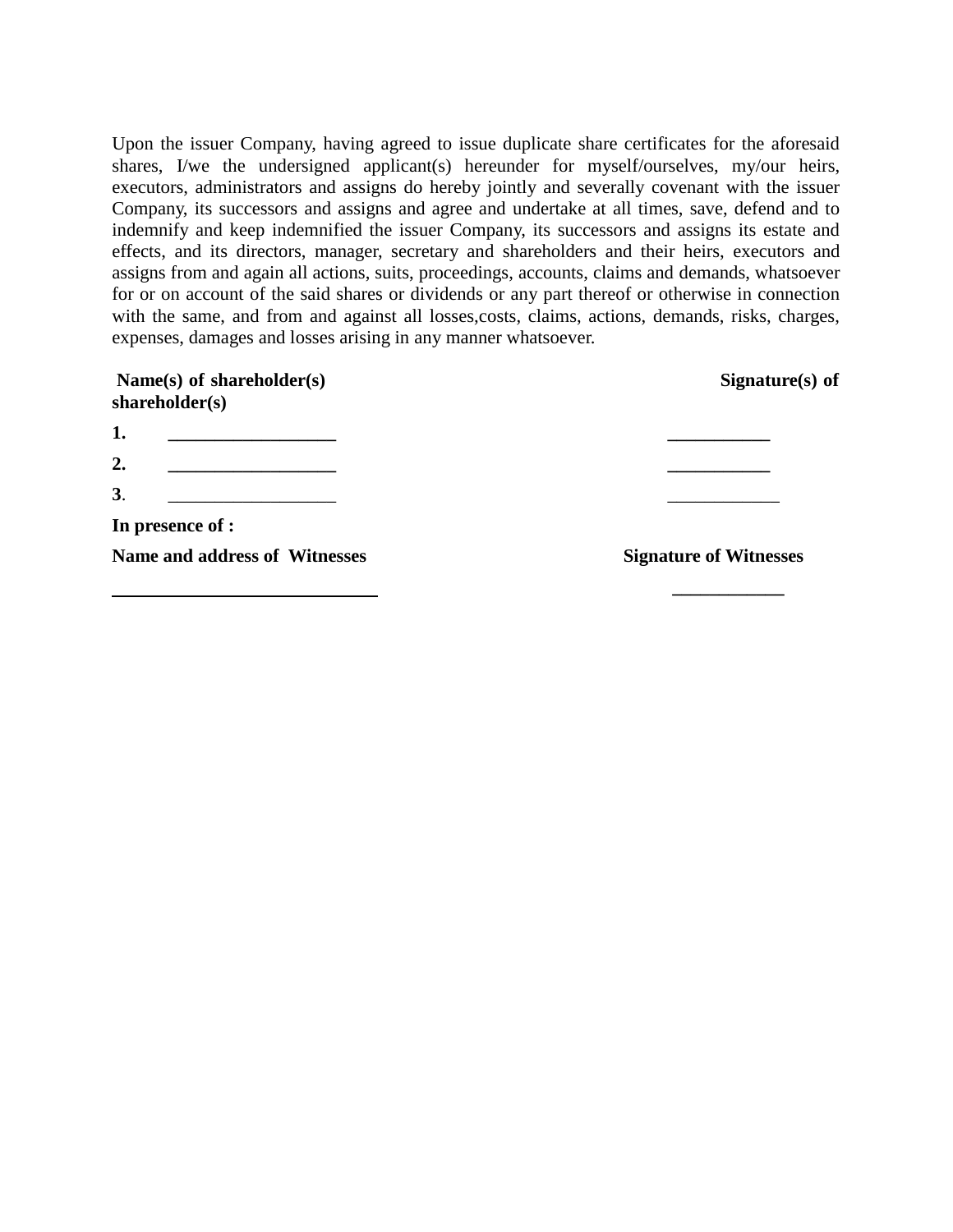#### **Surety**

| We                                                                                               | (name of the Surety No.1) aged    |
|--------------------------------------------------------------------------------------------------|-----------------------------------|
| _ years, an Indian inhabitant presently residing at                                              |                                   |
|                                                                                                  | (residential address of Surety)   |
| No.1) know the applicant(s) for last ________ years and having business address at               |                                   |
|                                                                                                  | (official address of Surety       |
| No.1), having PAN Card No. _____________ with net assets worth of Rs. ___________                | and                               |
|                                                                                                  | (name of the Surety No.2)         |
| aged <u>years</u> , an Indian inhabitant residing at                                             |                                   |
| (residential address of Surety No.2) know the applicant(s) for last _______ years and having PAN |                                   |
|                                                                                                  | (official address of Surety No.2) |
| and with the net assets worth of Rs.                                                             |                                   |
| We, the undersigned certify that the above facts are true to the best of our knowledge. We bind  |                                   |

ourselves as sureties to make good all claims, charges, costs, damages, demands, expenses and losses which the issuer Company, its successors and assigns its estate and effects and its directors, manager, secretary and shareholders may sustain, incur or be liable for in consequence of complying with the request contained above and the issuer Company, its successors, assigns, directors, manager, secretary and shareholders will be entitled to realise all claims, charges, cots, damages, demands, expenses and losses from our persons and our properties, as the case may be.

### **SURETY 1 :**

| Name                                                |   |  |  |
|-----------------------------------------------------|---|--|--|
|                                                     |   |  |  |
| <b>Annual Salary Income</b>                         |   |  |  |
| Name of Employer                                    |   |  |  |
| <b>OR</b>                                           |   |  |  |
| Self owned Business Annual Income<br>٠<br>$\bullet$ |   |  |  |
| <b>OR</b>                                           |   |  |  |
| Asset worth of self owned Immovable Property:       |   |  |  |
| Signature of first Surety                           | ٠ |  |  |